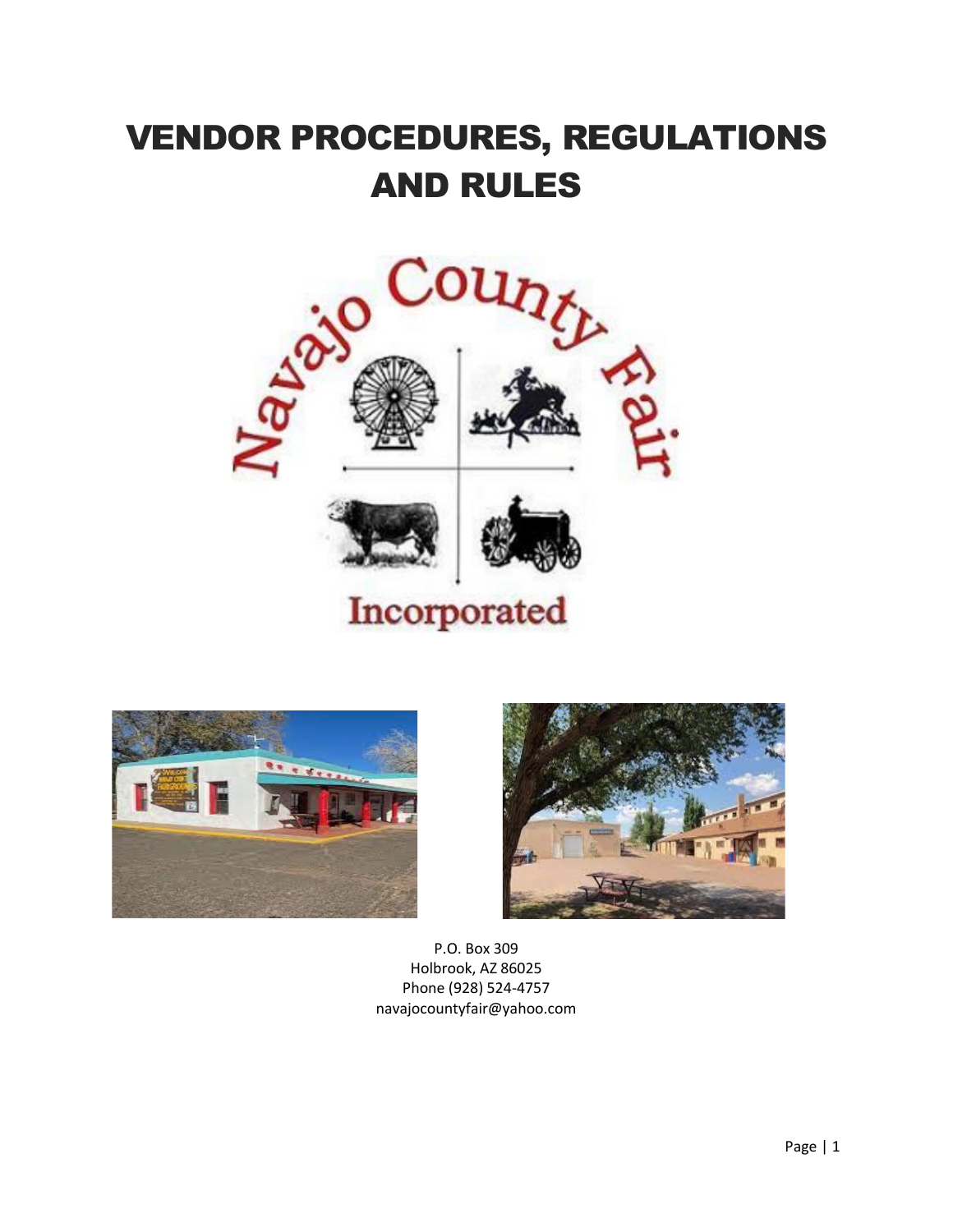# **2022 NAVAJO COUNTY FAIR VENDOR PROCEDURES, REGULATIONS AND RULES**

All of our policies are fully outlined in the enclosed Navajo County Fair Vendor Procedures, Regulations and Rules Manual. Please follow all instructions. Any questions please contact us at **928-524-4757** or **[navajocountyfair@yahoo.com](mailto:navajocountyfair@yahoo.com)**. Please read it carefully, **sign the last page and return it with the application form.** 

#### **1. CONTRACTS AND PAYMENTS**

- A. All concession space and utility costs shall be paid in full, according to the terms of the contract. The failure to remit payment when it is due shall be considered a breach of contract and shall be grounds for cancellation of the space assignment.
- B. Contracts as issued are nontransferable. The contract for each vendor shall be issued only to the owner or lessee of the concession. The subletting of space, misrepresentation of ownership, operation or appearance of any concession shall be considered a breach of contract and grounds for immediate removal. Contracts may not be sublet or shared.
- **C.** Vendors shall sell only those items that are listed on the contract. **The selling of any item that is not on the contract shall be considered a breach of contract.** Only Management or the Event Coordinator shall designate any approved changes of additional sale items in an amended contract. **Management does not guarantee the exclusive sale of items.**
- **D. A separate \$150.00 refundable security deposit, in the form of a money order or cashier's check** will be required with your Vendor Application form to guarantee your rental space will remain open, intact and staffed until **Saturday, September 17th, 2022, until 10:00 p.m. The fair remains open until midnight on Saturday, you may not dismantle until the fair is closed. Additional time to dismantle will be on Sunday, September 18th, 2022 at 8:00 a.m.** Any vendor that dismantles prior to 10:00 p.m. on Saturday, September 17th, will forfeit their security deposit. Deposit refunds will be distributed to vendors by mail to the address on record no later than the first week of October.
- **E. All vendors must be paid in full by Friday, August 26th, 2022, to secure their space. All vendors not paid by this date will forfeit their space, regardless of an approved contract. A nonrefundable deposit of 50% of your total contract price must accompany your application by Friday, July 29th, 2022.**
- **F. Upon approval of this contract, there will be no refunds of exhibit fees/deposits**. All fees/deposits will be refunded to those applicants whose application form has not been approved. (Although the Fair executives and board have the right to discuss individual circumstances that may justify a refund.)
- **G.** All approved contracts and payments for such (including deposits), will be directly deposited to our business account immediately upon receipt. All returned checks will be assessed a minimum fee of **\$25.00.**
- **H. All vendor payments must be made in the form of a credit card, debit card, money order or cashier's check made payable to Navajo County Fair.**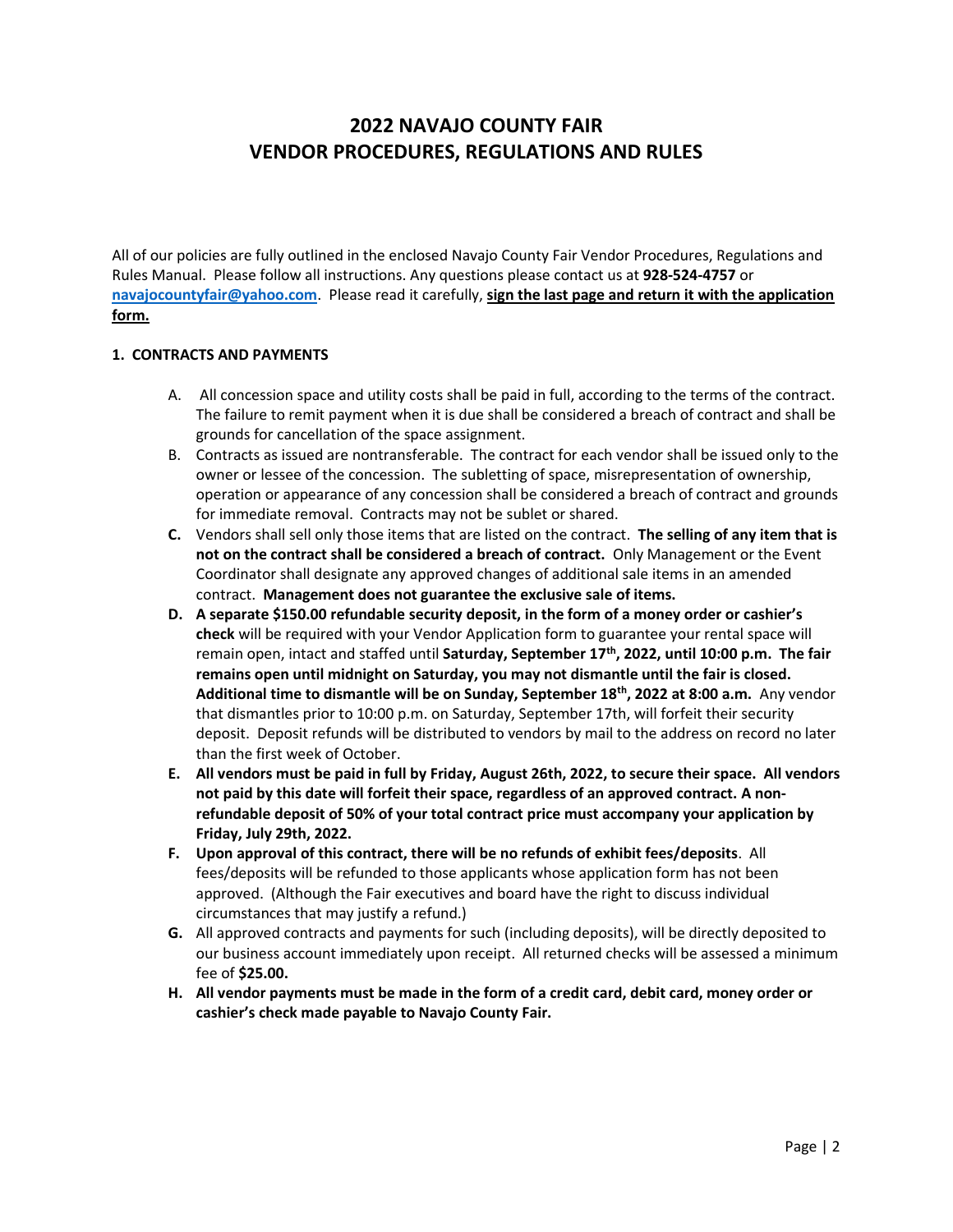### **2. CREDENTIALS**

- **A.** Each contract will be issued four (4) complimentary passes with each rental space for the Fair. Additional passes may be purchased at Five Dollars (\$5.00) per pass at the Fair Office.
- **B.** Note: One person may pick up your credential packet. Additional passes may be purchased at the time of pick-up or with your application. No passes will be mailed to you. You are responsible for distributing credentials (daily admission passes) to your employees. **Employees must have a wristband on at all times during the Fair.** 
	- Navajo County Fair is not responsible for lost or stolen credentials.

#### **3. CHECK-IN AND MOVE-IN**

- **A.** All vendors must check-in with the Vendor Coordinator at the Fair Office, prior to setting up. When you check-in, you will be given a Vendor Packet, which includes credentials and other pertinent information. **Vendors will not receive Vendor Packets, credentials or be allowed to set-up until the Fair Office has received your Certificate of Insurance and all charges have been paid.** Anyone attempting to set-up without Vendor Coordinator approval will be subject to removal.
- **B.** Move-in for all vendors will begin **Monday, September 12th , 2022 during the hours of 8:00 a.m. to 5:00 p.m., Tuesday, September 13 th, 2022 from 8:00 a.m. to 8:00 p.m. and Wednesday, September 14<sup>th,</sup> 2022 from 7:00 a.m. to 2:00 p.m.** VENDORS shall be in place and ready by 3:00 p.m., Wednesday, September 14<sup>th</sup>, 2022. The Vendor Coordinator will place all vendors in their assigned space. Every effort shall be made to assist and locate all vendors as quickly as possible, but we ask that you be patient during the process**. No one is to locate him or herself**. The moving of a concession after placement without prior approval of Fair Management or Event Coordinator shall be considered a breach of contract, and shall be grounds for removal from the Fairgrounds with no refund of monies paid.
- **C. ALL VEHICLES MUST BE OUT OF THE FAIRGROUNDS BY 2:00 P.M.**
- **D. NOTE: OPENING TIME IS WEDNESDAY, SEPTEMBER 14th, 2022 AT 4:00 P.M.**

## **4. UTILITIES**

**A.** Navajo County Fair will not provide generators, electrical adaptors, water hoses, etc. **It is the responsibility of the vendor to make sure that they have the right electrical plug to connect to our electricity.** It is also the responsibility of the vendor to supply all of their own water hoses and electrical cords. Please provide a "Y" so that others may connect and have access to the water faucet as well. You will need to include space for your generator in the square footage that you rent from us. All generators MUST have a safety barrier around them.

#### **5. RESTOCKING**

**A.** Vendors can stock/load booths/areas between 6:00 a.m. and 9:30 a.m. No vehicles including golf carts or any type of ATV's will be allowed on the grounds **after 9:30 a.m. daily**.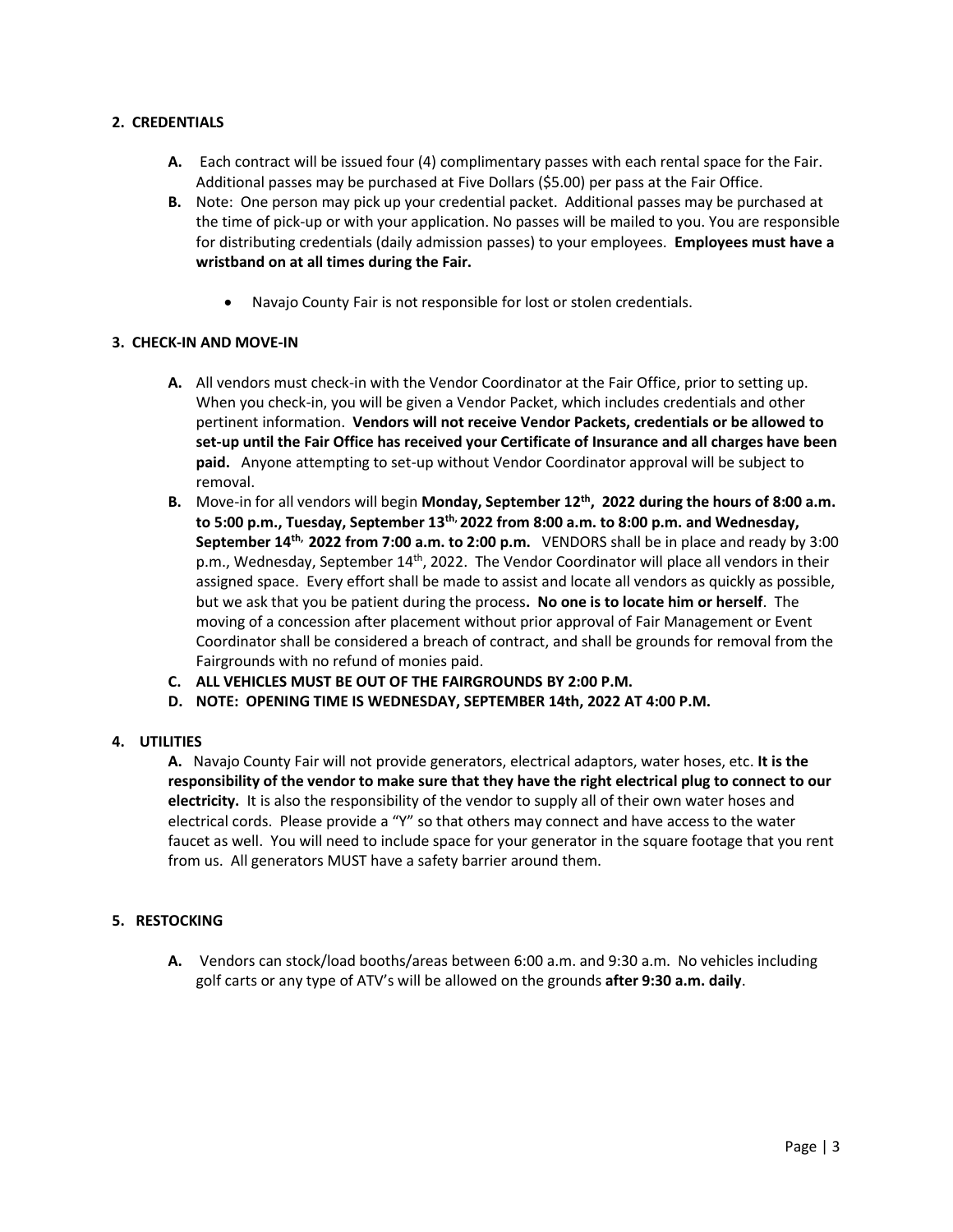#### **6. INSURANCE**

**A.** ALL Vendors will be required to obtain, at their own expense, no less than One Million Dollars (\$1,000,000.00) of liability insurance, adding the Navajo County Fair Inc., their directors, officers, employees, agents and representatives, as additionally Insured, 404 E. Hopi Drive, Holbrook, AZ 86025. Proof required – Certificate of Insurance must be issued and received no less than one week prior to fair.

**IMPORTANT: Please provide this language to your insurance company for the additional insured. The certificate of insurance must read exactly as follows: Navajo County Fair Inc., Fair Executives, their directors, officers, employees, agents and representatives, as additionally Insured, 404 E. Hopi Drive, Holbrook, AZ 86025.**

- **B.** Vendors that don't have their own policy may secure insurance through the fair. For additional information please contact the Fair office at 928-524-4757.
- **C.** Vendors will not receive Vendor Packets, credentials or be allowed to set-up until the Fair Office has received your Certificate of Insurance.

#### **7. LIABILITY/LOSS OR DAMAGE**

- **A.** The Navajo County Fair shall not be liable for any loss or damage to the property of the vendor or of its employees, agents, patrons, or guests due to fire, smoke, water from any source, theft, criminal mischief, accident of any kind or from any other cause whatsoever and will not be liable for injuries to the vendor, his employees, agents, patrons or guests for damages or injuries arising from or in any way connected with the use of occupancy of space. The vendor agrees to indemnify and hold harmless the Navajo County Fair and their employees, against any and all claims of any person whomsoever, arising out of acts or omissions of this vendor, his employees, agents, patrons or guests.
- **B.** The Navajo County Fair shall **NOT** be responsible for any loss or damage suffered by any vendors, patrons, employees or guests from any act of theft, vandalism, accidental injury or act of God.
- **C.** For any loss or damage, please refer to the Security section.

#### **8. EXHIBIT SPACE**

- **A. No Vendor will be granted exclusive rights to their product(s).**
- **B.** The Navajo County Fair provides no special services in connection with setting up or decorating the display. All exhibits, including chairs, tables, furniture, equipment and other display material must be provided and set-up by the vendor.
- **C.** The Navajo County Fair will prepare the layout of booths and assign spaces accordingly and also reserves the right to revamp the layout as necessary. Vendors will be placed on a first come first serve basis.
- **D.** Vendor may not exhibit or sell any product, commodity or merchandise that has not been listed on the contract and approved by the Navajo County Fair. VENDORS ARE NOT PERMITTED TO SELL LASER LIGHTS, SILLYSTRING OR POPPERS/SNAPS.
- **E.** The Navajo County Fair reserves the right to determine whether an item is considered offensive or in poor taste, and to prohibit the sale/display of such an item. The Fair reserves the right to require removal of any object(s), which are, in the opinion of its Management, offensive, hazardous, or adversely affect the Fair's image.
- **F.** The list of products you are requesting to sell/promote must be specific. Words such as "accessories", "related products", "etcetera", and other vague descriptions, are not acceptable, so please be thorough.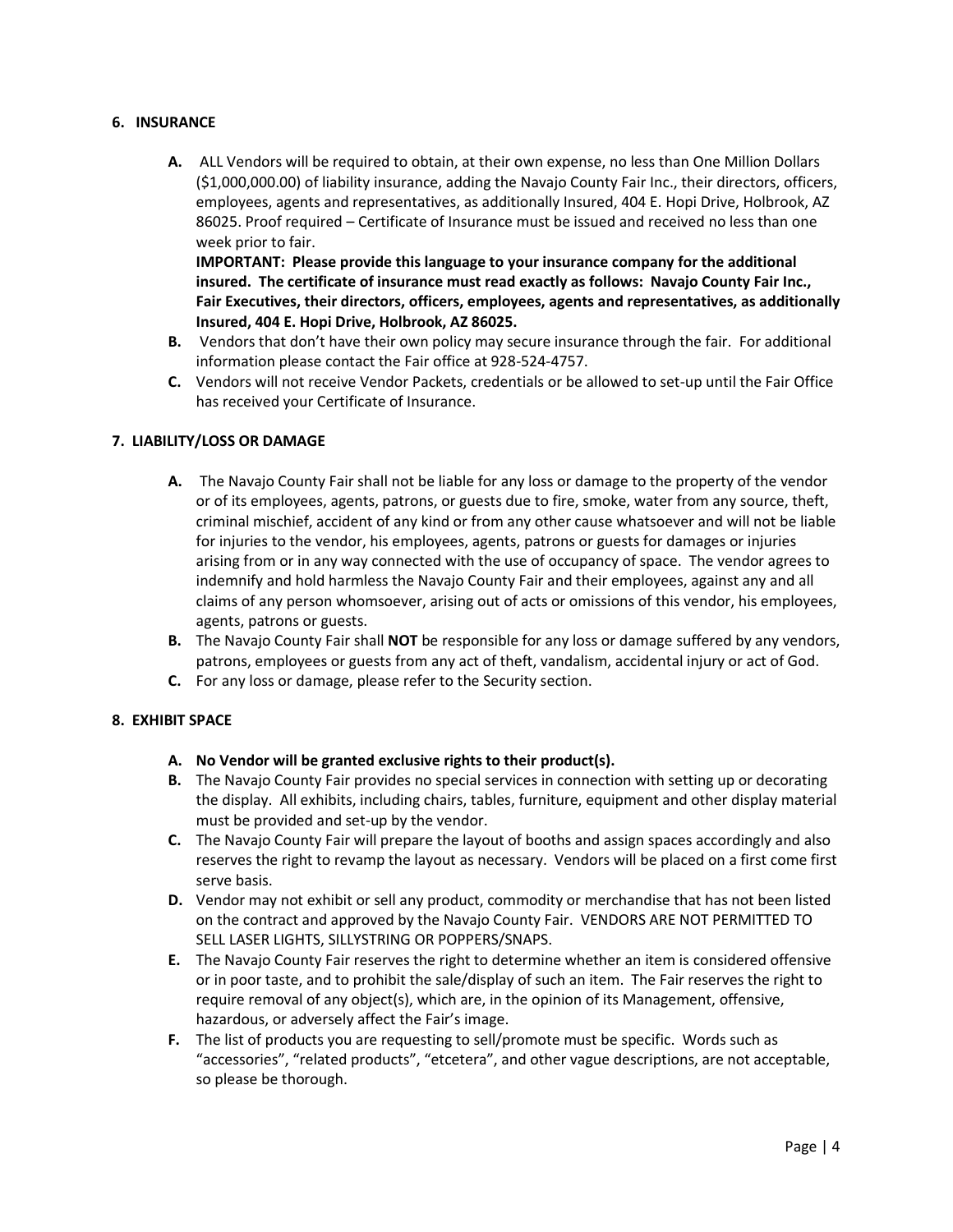- **G. Absolutely NO dumping of oil, product, etc., on Navajo County Fair Property.** Any violation will cause the forfeiture of security deposit.
- **H.** Displays should not obstruct neighboring displays or project ahead of neighboring booths. **Aisles and pedestrian walkways on the Fairgrounds must not be obstructed in any way. No overhangs or awnings will be allowed to protrude/extend outside of your rental area.**
- **I.** Hand written signs are not allowed at any booth/area. If a hand-written sign is displayed, you will be asked to remove it. **Exception: Erasable boards, i.e. chalkboards, will be permitted.**
- **J.** Storage trailers/trucks with refrigerator/freezer must have contact name and phone number on back door for emergencies. In addition, there will be an additional fee for electric.

#### **K. VENDOR HOURS OF OPERATION**

| <b>WEDNESDAY</b> | $4:00 \text{ pm} - 10:00 \text{ pm}$ |
|------------------|--------------------------------------|
| <b>THURSDAY</b>  | $9:30$ am $-10:00$ pm                |
| <b>FRIDAY</b>    | $9:30$ am $-10:00$ pm                |
| <b>SATURDAY</b>  | $9:30$ am $-10:00$ pm                |

#### **9. CODE OF CONDUCT**

- **A.** All vendors must work within the confines of their booth. NO SOLICTING outside of your space.
- **B.** Vendor Space must be kept clean and maintained in a professional manner.
- **C.** Vendor agrees to conduct all of its business in an orderly and lawful manner and to obey all rules of Navajo County Fair. Each vendor is expected to deal honestly and fairly with the public and his/her employees. Any attempted fraud or misrepresentation will be considered sufficient cause for revoking the contract and removal from the grounds.
- **D.** All vendors are expected to convey a professional behavior and dress appropriately. Vendors not complying will be asked to leave the grounds.
- **E.** Any use of promotion, scheme or device involving the award of any prize, gift or privilege determined as a result of any contest or by chance, without prior consent of the Navajo County Fair is prohibited. Promotions shall have **written** approval by the Navajo County Fair.

#### **10. SECURITY**

**A.** Overnight security will be provided Wednesday through Saturday night. The Navajo County Fair will be not be responsible or liable for any loss or thefts. All reports should be filed with the Holbrook Police Department.

#### **11. VENDOR SELECTION PROCEDURE**

- **A.** Applications must be completely and accurately filled out to be considered. Applications will be reviewed according to:
	- Completeness and thoroughness of the application
	- Appearance of the booth
	- Uniqueness of products
	- Fair's previous experience with the vendor; and
	- What is ultimately determined to be in the best interest of the fair.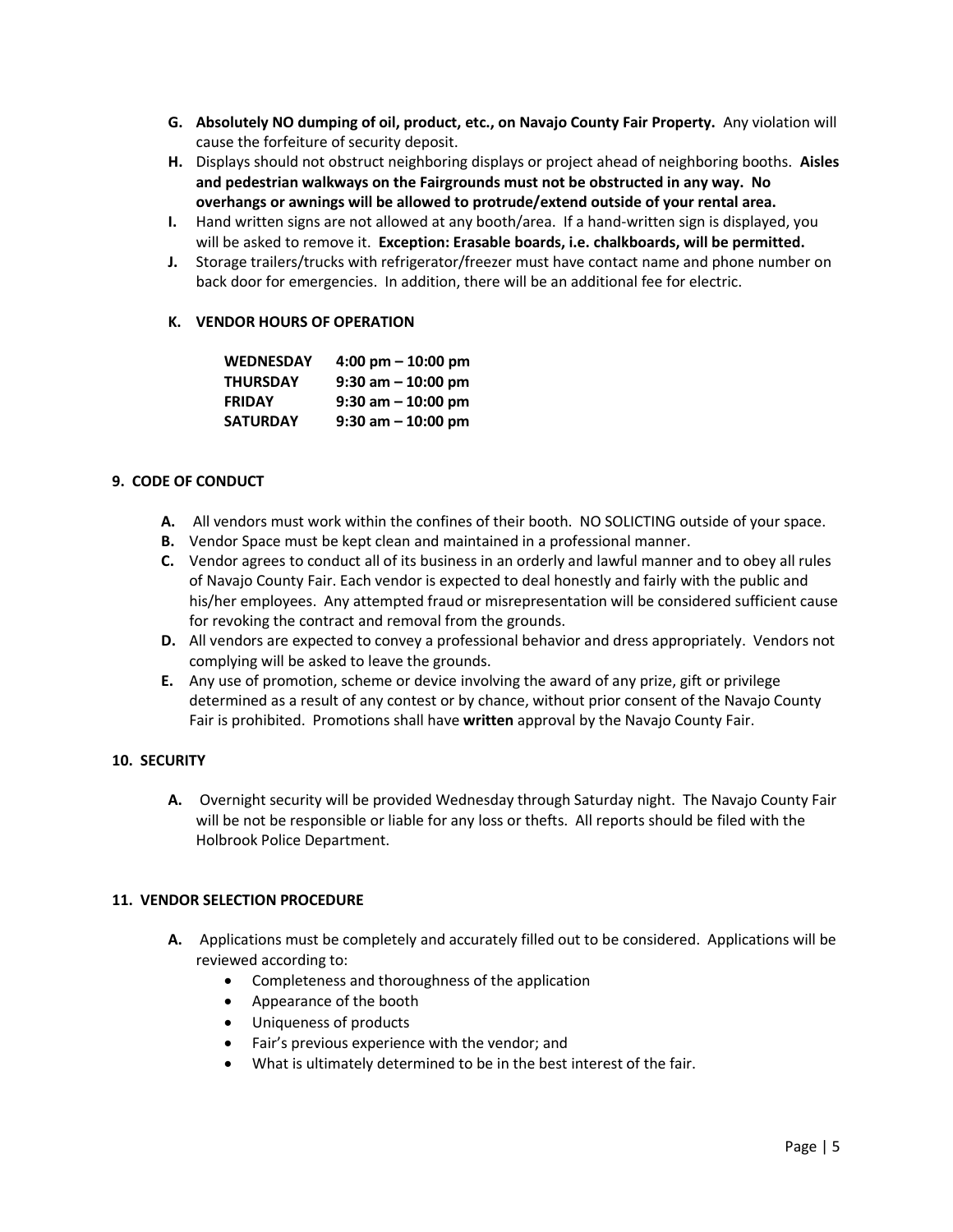- **B. If your application is approved and a contract is issued, you will need to be paid in full by Friday, August 26, 2022.**
- **C.** Fairground layout is subject to change up until the beginning of the fair**. Every consideration will be given to booth location requests, but desired placement is not guaranteed.** Booth assignments are made by the Fair Staff and are final.

 P.O. Box 309 Holbrook, Az. 86025

 **MAIL APPLCATIONS TO: SCAN AND EMAIL APPLICATIONS TO: Navajo County Fair** navajocountyfair@yahoo.com

## **D. HAVE YOU INCLUDED ALL ITEMS?**

**A.** INCOMPLETE APPLICATIONS WILL NOT BE CONSIDERED UNLESS FILLED OUT COMPLETELY AND ACCOMPANIED BY A DEPOSIT AND A CURRENT PHOTO OF BOOTH. All fees must be paid by credit card, debit card, cashier's check, money order or cash. NO PERSONAL CHECKS.

By signing below, I confirm that I have received, read and understood the 2022 Navajo County Fair Rules, Regulations and Procedures. I agree to abide by all Navajo County Fair rules, regulations and procedures explained in the handbook and understand that failure to comply may result in penalty fees and/or removal from the grounds with loss of fees paid. I release Navajo County Fair of any and all liabilities for any loss, injury or damage to persons or property. I understand that Navajo County Fair makes no profit guarantees and does not give refunds.

#### **Applicant Signature:\_\_\_\_\_\_\_\_\_\_\_\_\_\_\_\_\_\_\_\_\_\_\_\_\_\_\_\_\_\_\_\_\_\_\_\_\_\_\_\_\_\_\_\_\_\_\_\_\_\_ Date: \_\_\_\_\_\_\_\_\_\_**

Signing above does not guarantee you a space. This is an application that, if accepted by Navajo County Fair, becomes a binding contract. Accepted contracts will receive a confirmation by email or phone call. Rejected applicants will be notified by mail with returned deposit. Contracts accepted by the Fair may be declared null and void if it is discovered that the exhibitor misrepresented himself/herself or his/her company during the application process.

Navajo County Fair Official: \_\_\_\_\_\_\_\_\_\_\_\_\_\_

| . .<br>г<br>. . |  |
|-----------------|--|
|                 |  |
|                 |  |
|                 |  |
|                 |  |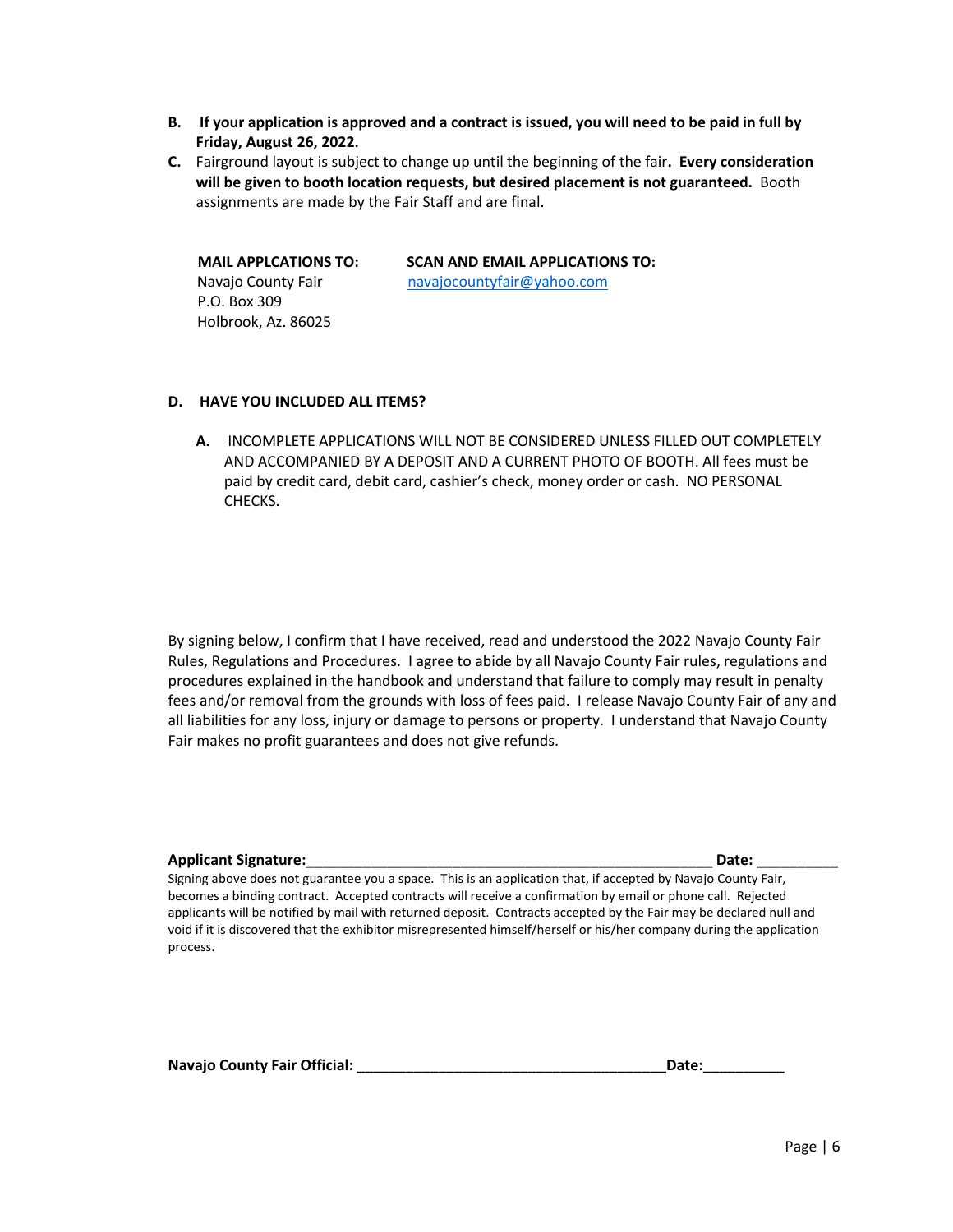# **NAVAJO COUNTY FAIR SEPTEMBER 14-17, 2022 FOOD VENDOR APPLICATION**

| <b>SUBMIT</b>                        | Photo of your booth in operation MUST accompany application for consideration                                                                                                                                                                                                                        |                                                                                     |                   |                                         |
|--------------------------------------|------------------------------------------------------------------------------------------------------------------------------------------------------------------------------------------------------------------------------------------------------------------------------------------------------|-------------------------------------------------------------------------------------|-------------------|-----------------------------------------|
| <b>LIABILITY</b><br><b>INSURANCE</b> | Liability Insurance: Proof of mimimum one million dollar policy in the company's name with the "Navajo County<br>Fair Inc., Fair Executives, their Directors, Officers, employees, agents and representatives" listed as additional<br>insured required upon acceptance. Exact wording must be used! |                                                                                     |                   |                                         |
| <b>COMPANY NAME:</b>                 | <u> 1989 - Johann Stoff, deutscher Stoff, der Stoff, der Stoff, der Stoff, der Stoff, der Stoff, der Stoff, der S</u>                                                                                                                                                                                |                                                                                     |                   |                                         |
| <b>CONTACT NAME:</b>                 | <u> 1989 - Johann John Stoff, deutscher Stoffen und der Stoffen und der Stoffen und der Stoffen und der Stoffen u</u>                                                                                                                                                                                |                                                                                     |                   |                                         |
| PHONE:                               |                                                                                                                                                                                                                                                                                                      |                                                                                     |                   | MOBILE PHONE: _________________________ |
| ADDRESS:                             |                                                                                                                                                                                                                                                                                                      |                                                                                     |                   |                                         |
| CITY & STATE:                        |                                                                                                                                                                                                                                                                                                      |                                                                                     |                   |                                         |
| EMAIL:                               |                                                                                                                                                                                                                                                                                                      |                                                                                     |                   |                                         |
| ಹ                                    | Electric required at booth: Yes ______ No _____ (check box)                                                                                                                                                                                                                                          |                                                                                     | 110 Volts         | \$100                                   |
| ELECTRIC<br>WATER                    |                                                                                                                                                                                                                                                                                                      |                                                                                     | 220 Volts         | \$200                                   |
|                                      | Water required at booth: Yes ______ No_____ (check box)                                                                                                                                                                                                                                              |                                                                                     |                   |                                         |
|                                      | How much space do you need? Please indicate the size of your operation (including: awnings, hitch, counter tops, etc.)                                                                                                                                                                               |                                                                                     |                   |                                         |
|                                      |                                                                                                                                                                                                                                                                                                      |                                                                                     |                   |                                         |
| FOOD BOOTH RENT                      | Please circle which sides you sell or deliver product from.                                                                                                                                                                                                                                          |                                                                                     |                   |                                         |
|                                      | <b>Short side</b>                                                                                                                                                                                                                                                                                    | Long side                                                                           |                   | Both                                    |
|                                      |                                                                                                                                                                                                                                                                                                      |                                                                                     | X                 | $\sharp$ 3                              |
|                                      |                                                                                                                                                                                                                                                                                                      | Guaranteed 15' depth                                                                |                   | \$100                                   |
|                                      |                                                                                                                                                                                                                                                                                                      | Guaranteed 20' depth                                                                |                   | \$200                                   |
| CREDENTIALS                          | Additional Admission Credentials (valid for one admission per day):                                                                                                                                                                                                                                  |                                                                                     |                   |                                         |
| AND PASSES                           | 4 provided with space rent                                                                                                                                                                                                                                                                           | Quantity                                                                            | x                 | $$5$ $\qquad$                           |
|                                      | <b>Dry Camping</b><br>Prepaid Ice tickets can be purchased at the time of application or at the Fair Office prior to Fair opening. Any unused Ice tickets will be                                                                                                                                    | <b>Nights</b>                                                                       | x                 | \$25                                    |
|                                      | refunded.                                                                                                                                                                                                                                                                                            |                                                                                     |                   |                                         |
| $\underline{\uplus}$                 | $20$ lbs = \$5.00                                                                                                                                                                                                                                                                                    | Quantity<br>The Navajo County Fair is the exclusive supplier of ice on the grounds. | X                 | \$5                                     |
|                                      | All Vendors MUST have insurance. Check below.                                                                                                                                                                                                                                                        |                                                                                     |                   |                                         |
| INSURANCE                            | I will provide my own insurance and proof of coverage.                                                                                                                                                                                                                                               |                                                                                     |                   |                                         |
|                                      | I will purchase the required insurance from Haas & Wilkerson Inc.                                                                                                                                                                                                                                    |                                                                                     |                   |                                         |
|                                      | I have a Navajo County Mobile Food Unit Permit                                                                                                                                                                                                                                                       |                                                                                     |                   |                                         |
| PERMITS                              | I have a health permit in another AZ County<br>I do not have a health permit                                                                                                                                                                                                                         |                                                                                     |                   |                                         |
|                                      |                                                                                                                                                                                                                                                                                                      | <b>SECURITY DEPOSIT</b>                                                             |                   | \$150                                   |
|                                      | Incomplete Application WILL NOT be processed                                                                                                                                                                                                                                                         |                                                                                     | <b>Total Fee:</b> | \$                                      |
|                                      |                                                                                                                                                                                                                                                                                                      |                                                                                     |                   |                                         |
|                                      |                                                                                                                                                                                                                                                                                                      |                                                                                     |                   |                                         |

Navajo County Fair Official Applicant Signature

Deposit Rec'd/Receipt # Date Insurance Received

Food Vendor Application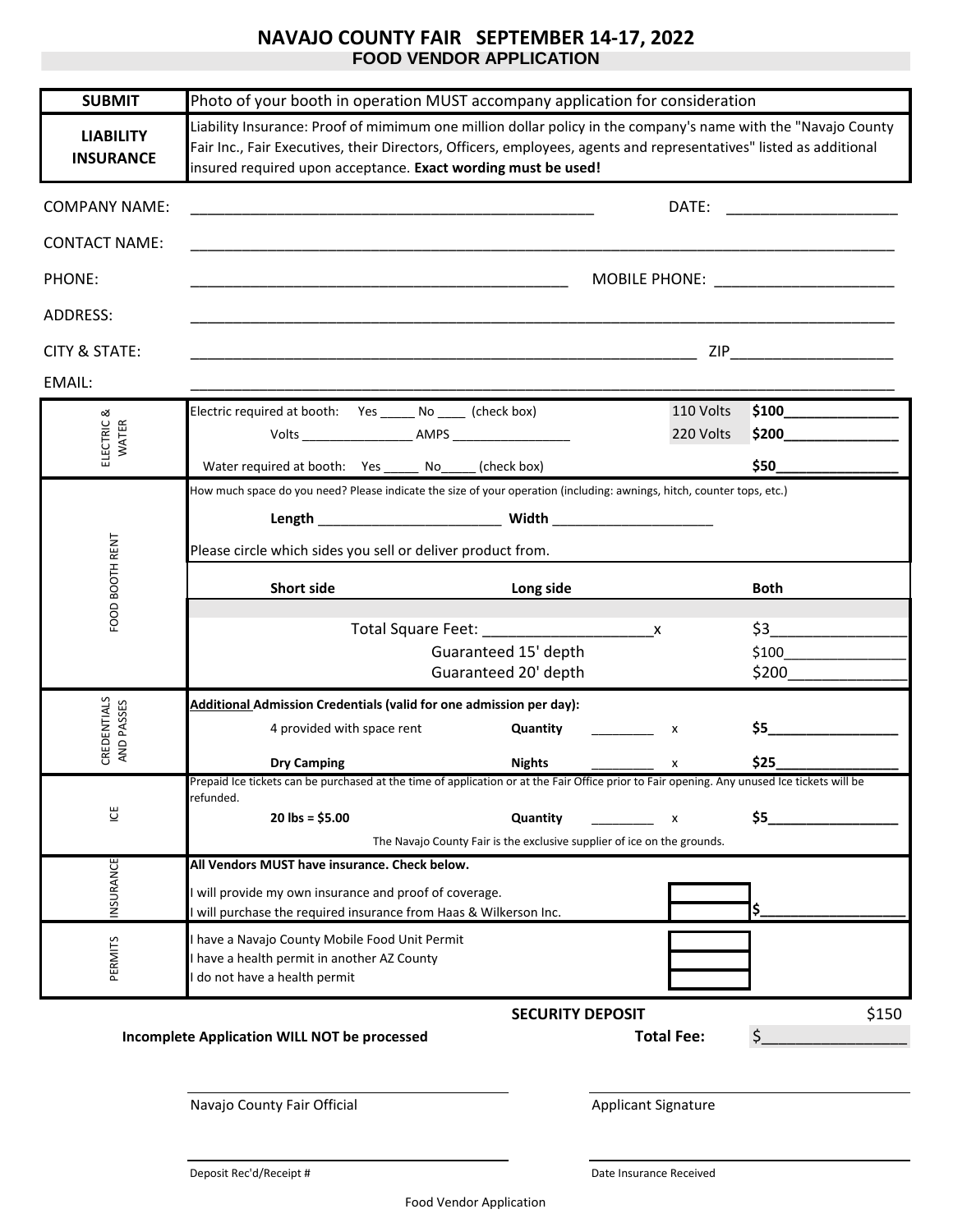| Are you a former exhibitor at the Navajo County Fair? |                                                                                                                                                                                                                                                      |             |       |              |
|-------------------------------------------------------|------------------------------------------------------------------------------------------------------------------------------------------------------------------------------------------------------------------------------------------------------|-------------|-------|--------------|
| Is this the first event with your product or booth?   |                                                                                                                                                                                                                                                      |             |       |              |
|                                                       | If you have NOT been an exhibitor at the Navajo County Fair and this is not your first event, list 3 events you have participated in.                                                                                                                |             |       |              |
| Event                                                 | Contact                                                                                                                                                                                                                                              |             | Phone |              |
|                                                       |                                                                                                                                                                                                                                                      |             |       |              |
|                                                       |                                                                                                                                                                                                                                                      |             |       |              |
|                                                       |                                                                                                                                                                                                                                                      |             |       |              |
|                                                       | Preferred Menu: List every item you would like like to sell and the price or send as attachment                                                                                                                                                      |             |       |              |
|                                                       | Note: All products for which you apply may not be approved. Only the products listed on your contract, if you receive one, are<br>authorized to be sold. Any changes must be approved in writing by Fair Management. Use additional paper if needed. |             |       |              |
| Item                                                  | <b>Price</b>                                                                                                                                                                                                                                         | <b>Item</b> |       | <b>Price</b> |
|                                                       |                                                                                                                                                                                                                                                      |             |       |              |
|                                                       |                                                                                                                                                                                                                                                      |             |       |              |
|                                                       |                                                                                                                                                                                                                                                      |             |       |              |

Draw a diagram of your booth/trailer and include dimensions. Detail the location of hitch and if it is removable, awnings, counters, privacy screen, and the side(s) you wish to sell from. Also indicate the location of the exit door if using a trailer/truck.

**Circle your booth type** (Circle all that apply: **Trailer Trailer Tent/Canopy Truck** 

#### **SUBMIT YOUR APPLICATION TO:**

P.O. BOX 309 HOLBROOK, AZ 86025 OR EMAIL: navajocountyfair@yahoo.com

**Please submit your application before July 29, 2022 INCOMPLETE APPLICATIONS WILL NOT BE PROCESSED**

Food Vendor Application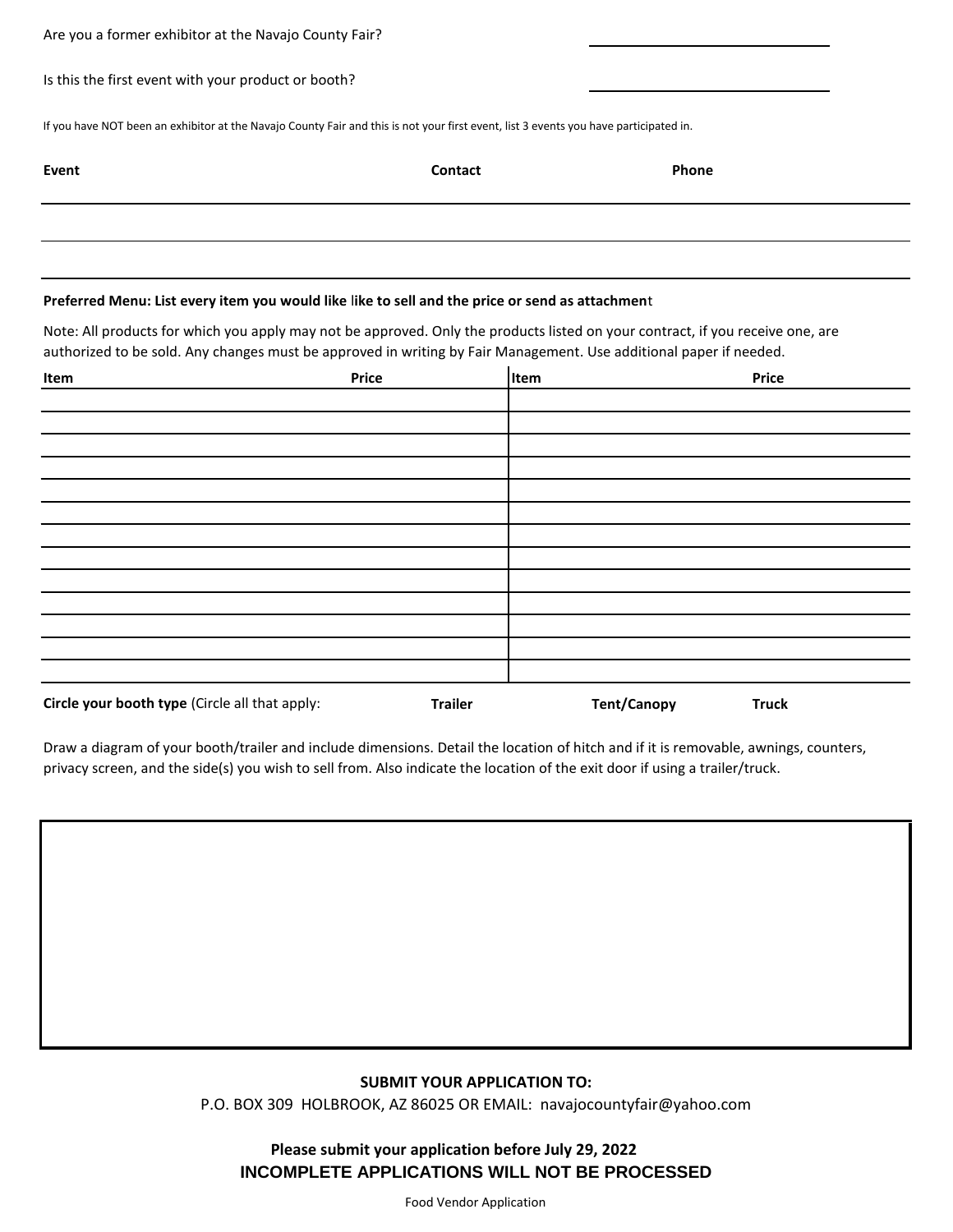# **NAVAJO COUNTY FAIR SEPTEMBER 14-17, 2022 COMMERCIAL VENDOR APPLICATION**

|                                      | All vendors MUST circle the type of vendor space you are applying for to be                                                                                                                                                                                                                          |                                     |                         | Inside                               |
|--------------------------------------|------------------------------------------------------------------------------------------------------------------------------------------------------------------------------------------------------------------------------------------------------------------------------------------------------|-------------------------------------|-------------------------|--------------------------------------|
|                                      | considered                                                                                                                                                                                                                                                                                           |                                     |                         | Outside                              |
| <b>SUBMIT</b>                        | Photo of your booth in operation MUST accompany application for consideration                                                                                                                                                                                                                        |                                     |                         |                                      |
| <b>LIABILITY</b><br><b>INSURANCE</b> | Liability Insurance: Proof of mimimum one million dollar policy in the company's name with the "Navajo County<br>Fair Inc., Fair Executives, their Directors, Officers, employees, agents and representatives" listed as additional<br>insured required upon acceptance. Exact wording must be used! |                                     |                         |                                      |
| <b>COMPANY NAME:</b>                 |                                                                                                                                                                                                                                                                                                      |                                     | DATE:                   |                                      |
| <b>CONTACT NAME:</b>                 | <u> 1989 - Johann Stoff, amerikansk politiker (d. 1989)</u>                                                                                                                                                                                                                                          |                                     |                         |                                      |
| PHONE:                               |                                                                                                                                                                                                                                                                                                      |                                     |                         | MOBILE PHONE: ______________________ |
| <b>ADDRESS:</b>                      |                                                                                                                                                                                                                                                                                                      |                                     |                         |                                      |
| <b>CITY &amp; STATE:</b>             |                                                                                                                                                                                                                                                                                                      |                                     |                         | <b>ZIP Example 2018</b>              |
| EMAIL:                               |                                                                                                                                                                                                                                                                                                      |                                     |                         |                                      |
|                                      | Electric required at booth: Yes ______ No _____ (check box)                                                                                                                                                                                                                                          |                                     | 110 Volts               |                                      |
| <b>ELECTRIC</b>                      |                                                                                                                                                                                                                                                                                                      |                                     | 220 Volts               | $$200$ $\overline{\phantom{211111}}$ |
|                                      |                                                                                                                                                                                                                                                                                                      | Inside Vendors Only                 |                         |                                      |
|                                      | \$2.00 sq. ft.<br>Inside                                                                                                                                                                                                                                                                             | 10 x 10                             | \$200                   | $\frac{1}{5}$                        |
| BOOTH RENT                           |                                                                                                                                                                                                                                                                                                      | $10 \times 20$                      | \$400                   |                                      |
|                                      | \$2.00 sq. ft.<br>Outside                                                                                                                                                                                                                                                                            | $10 \times 10$                      | \$200                   | $\frac{1}{2}$                        |
|                                      |                                                                                                                                                                                                                                                                                                      | $10 \times 20$                      | \$400                   | $\zeta$                              |
|                                      |                                                                                                                                                                                                                                                                                                      | Other (sq.ft. x \$2.00)             |                         | $\frac{1}{2}$                        |
|                                      | Additional Admission Credentials (valid for one admission per day):                                                                                                                                                                                                                                  |                                     |                         |                                      |
| AND PASSES                           | 4 provided with space rent                                                                                                                                                                                                                                                                           | Quantity<br>$\overline{\mathbf{x}}$ |                         | \$5                                  |
| CREDENTIALS                          | Dry Camping                                                                                                                                                                                                                                                                                          | Nights                              | X                       | \$25                                 |
|                                      | All Vendors MUST have insurance. Check below.                                                                                                                                                                                                                                                        |                                     |                         |                                      |
|                                      | will provide my own insurance and proof of coverage.                                                                                                                                                                                                                                                 |                                     |                         |                                      |
| INSURANCE                            | will purchase the required insurance from Haas & Wilkerson Inc.                                                                                                                                                                                                                                      |                                     |                         |                                      |
|                                      |                                                                                                                                                                                                                                                                                                      |                                     |                         |                                      |
|                                      |                                                                                                                                                                                                                                                                                                      |                                     | <b>SECURITY DEPOSIT</b> | \$150                                |
|                                      | Incomplete application WILL NOT be processed.                                                                                                                                                                                                                                                        |                                     | <b>Total Fee:</b>       | \$                                   |
|                                      |                                                                                                                                                                                                                                                                                                      |                                     |                         |                                      |
|                                      | Navajo County Fair Official                                                                                                                                                                                                                                                                          | <b>Applicant Signature</b>          |                         |                                      |
|                                      | Deposit Rec'd/Receipt #<br>DI FACE CURAIT VOLID ARRICATION BY HILV 20TH 2022                                                                                                                                                                                                                         |                                     | Date Insurance Received |                                      |

PLEASE SUBMIT YOUR APPLICATION BY JULY 29TH, 2022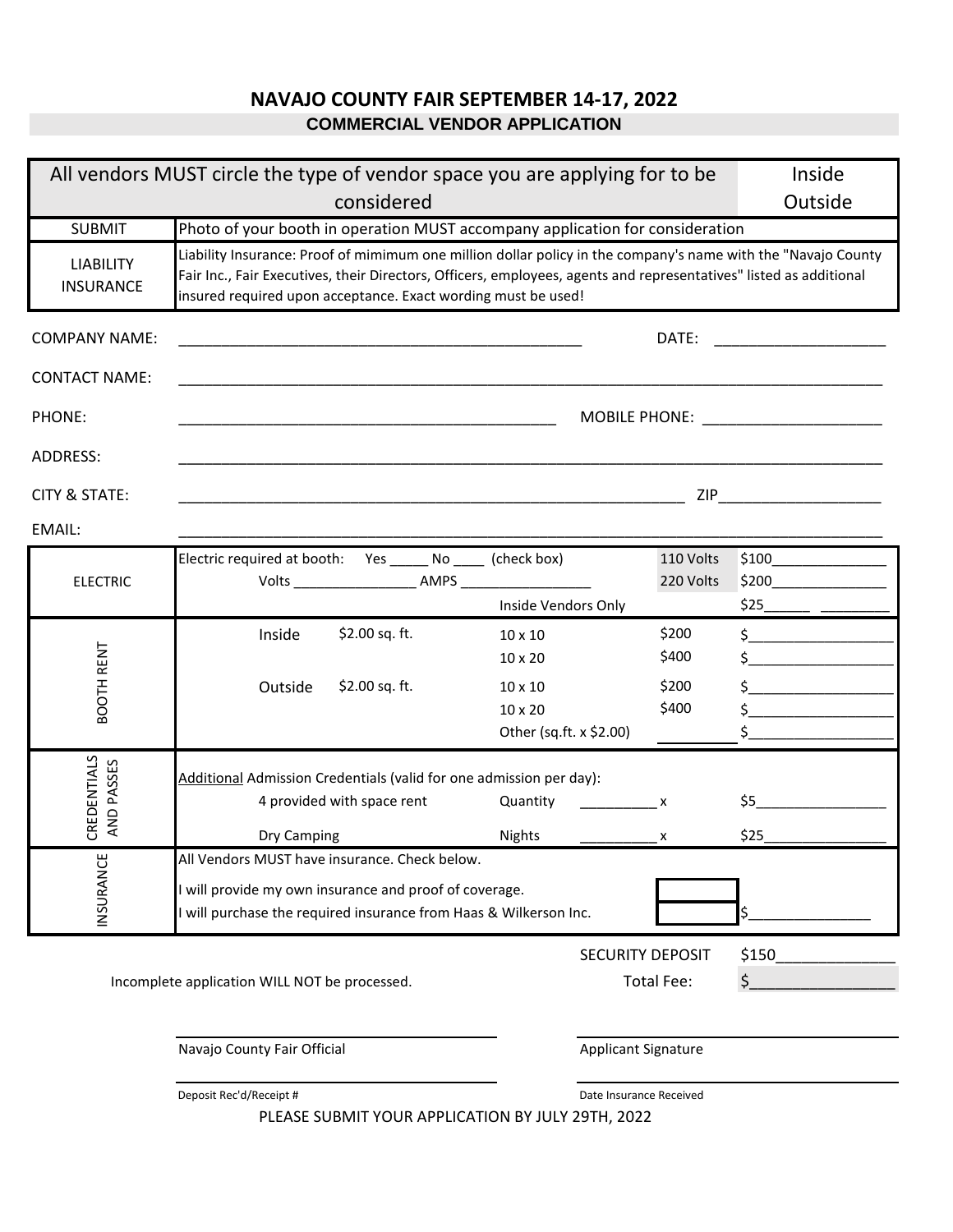| Are you a former exhibitor at the Navajo County Fair?                                                                                |         |       |  |
|--------------------------------------------------------------------------------------------------------------------------------------|---------|-------|--|
| Is this the first event with your product or booth?                                                                                  |         |       |  |
| If you have NOT been an exhibitor at the Navajo County Fair and this is not your first event, list 3 events you have participated in |         |       |  |
| Event                                                                                                                                | Contact | Phone |  |
|                                                                                                                                      |         |       |  |
|                                                                                                                                      |         |       |  |
| List every item you would like to sell and the price or send as attachment                                                           |         |       |  |

Note: All products for which you apply may not be approved. Only the products listed on your contract, if you receive one, are authorized to be sold. Any changes must be approved in writing by Fair Management. Use additional paper if needed.

| Item                                           | Price                                 |         | Item                                                           | Price |
|------------------------------------------------|---------------------------------------|---------|----------------------------------------------------------------|-------|
|                                                |                                       |         |                                                                |       |
|                                                |                                       |         |                                                                |       |
|                                                |                                       |         |                                                                |       |
|                                                |                                       |         |                                                                |       |
|                                                |                                       |         |                                                                |       |
|                                                |                                       |         |                                                                |       |
|                                                |                                       |         |                                                                |       |
|                                                |                                       |         |                                                                |       |
|                                                |                                       |         |                                                                |       |
| <b>INSIDE VENDOR</b>                           |                                       |         |                                                                |       |
|                                                | Are you using a canopy_______________ |         | Indicate Size <b>Sandware Size</b>                             |       |
|                                                |                                       |         | Using the box to the right, indicate the side(s) you sell from |       |
| <b>OUTSIDE VENDOR</b>                          |                                       |         |                                                                |       |
| Circle your booth type (Circle all that apply: |                                       | Trailer | Tent/Canopy                                                    | Truck |

Draw a diagram of your booth/trailer. Detail the location of hitch and if it is removable. Include dimensions of awnings, counters, privacy screen, and the side(s) you wish to sell from. Also indicate the location of the exit door if using a trailer.

## **SUBMIT YOUR APPLICATION TO:**

P.O. BOX 309 HOLBROOK, AZ 86025 OR EMAIL: navajocountyfair@yahoo.com

**Please submit your application before July 29th, 2022 INCOMPLETE APPLICATION WILL NOT BE PROCESSED**